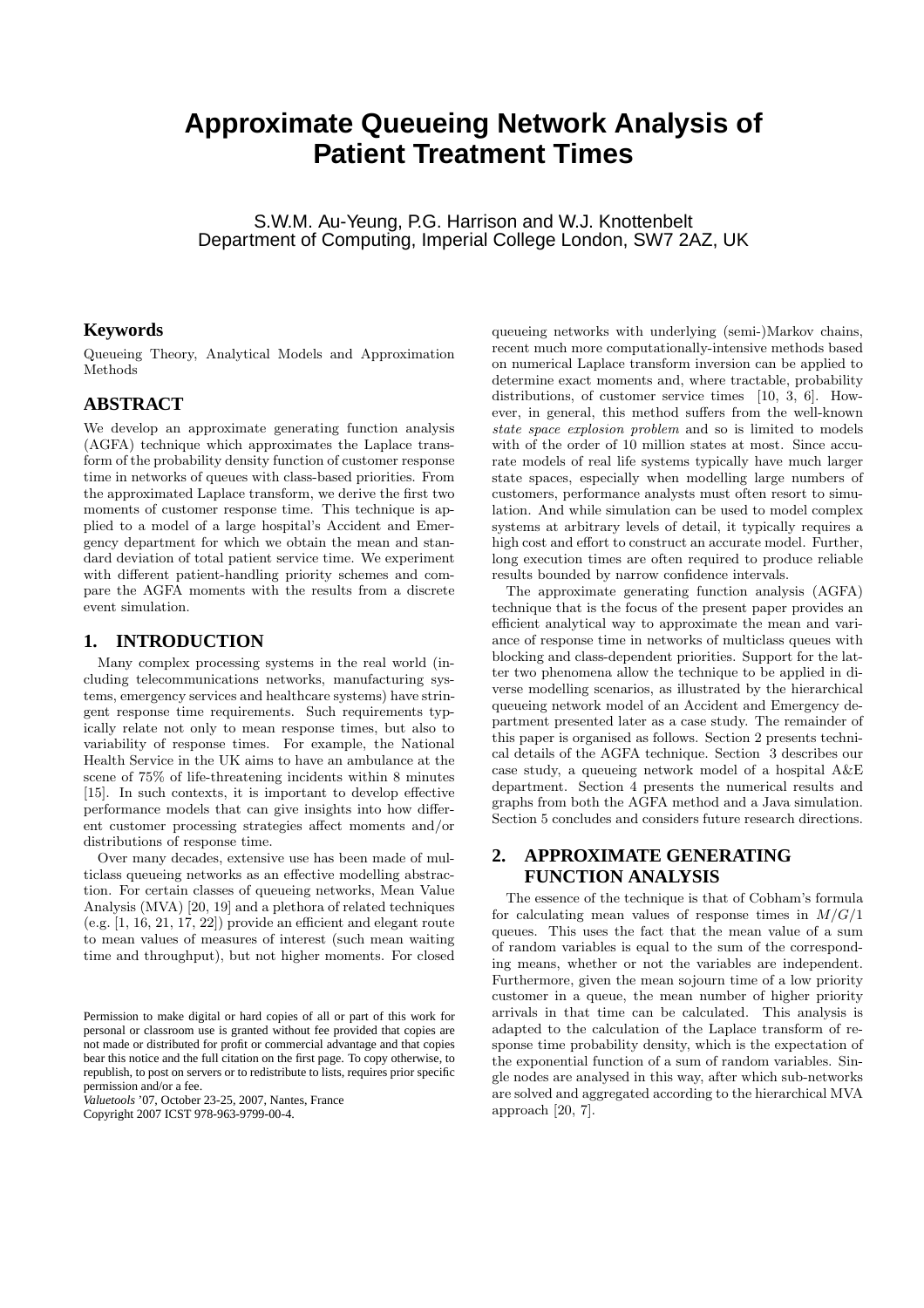# **2.1 Notation**

We consider a network with two customer classes and  $M$  multi-server nodes, with  $m_i$  constant rate exponential servers with rates  $\mu_{ir}$  at node *i* for class  $r$  ( $1 \le i \le M, r =$ 1, 2). Class 1 has non-pre-emptive priority over class 2. In particular, we consider the passage of a special 'tagged' customer through queueing i and define the following random variables at equilibrium:

- $\mathbf{K} = (K_1, K_2)$  class population vector, i.e. there are  $K_r$ customers of class r in the network  $(r = 1, 2);$
- $B_{ir}$  class r service time of a single server at the node, exponential with parameter  $\mu_{ir}$ ;
- $L_{ir}$  number of class r customers in the queue waiting to start service;
- $Q_{ir}$  time spent by a class r customer waiting to start service;
- $N_{ir}$  number of class r customers in the queue, including any in service, at a random instant of time (i.e. the class  $r$  queue length);
- $W_{ir}$  response time of a class r customer, i.e. the sum of queueing time and service time,  $Q_{ir} + B_{ir}$ ;

Let the steady state probability that the (joint) queue length at node i is  $n = (n_1, n_2)$  be  $\pi_i(n | k) = \mathbb{P}(N_{i1} =$  $n_1, N_{i2} = n_2 \mid \mathbf{K} = \mathbf{k}$ . We will make use of the probability that an arriving customer has to queue,  $q_{ir}$ . In a network with processor sharing servers and no priorities, this is just the probability that the equilibrium queue length is less than  $m_i$  when the population is reduced by one in the arriving customer's class, by the arrival theorem (see [11] for example). Thus,  $1 - q_{ir} = \mathbb{P}(N_{i1} + N_{i2} < m_i \mid \mathbf{K} = \mathbf{k}) = \sum_{u=0}^{m_i-1} \sum_{v=0}^{m_i-1-u} \pi_{ir}(u, v \mid \mathbf{k}^{r-})$  for appropriate  $\mathbf{k}, \mathbf{k}^{r-}(r =$ 1, 2).

For a continuous random variable  $X$ , we denote its probability distribution function by  $X(t) = \mathbb{P}(X \leq t)$  and the Laplace-Stieltjes transform of this distribution (the LSTD) by  $X^*(\theta) = E[e^{-\theta X}]^{-1}$  We denote the density function by  $x(t) = X'(t)$ , the derivative of the distribution function, with Laplace transform  $X^*(\theta)$ . We also denote the *n*th moment of X by  $X_{;n} = E[X^n] = (-1)^n X^{*(n)}(0)$  (where the parenthesized superscript denotes differentiation  $n$  times). Thus, for example,  $S_{2:1}$  is the mean of  $S_2$ .

For a discrete random variable  $Y$ , we denote its probability generating function (pgf) by  $G_Y(z) = E[z^Y]$  and the nth factorial moment of Y by  $Y_{;fn} = E[Y(Y-1)...(Y-n+1)]$ 1)] =  $G_Y^{(n)}(1)$ .

#### **2.2 An approximate MVA algorithm**

#### *2.2.1 Class 1*

The high priority class 1 customers are straightforward to handle since the tagged customer only has to wait for those class 1 customers already queueing and the customer in service (of either class), if any. Consider a generic node  $i$ in a closed network of  $M$  queues. Dropping the subscripts ir for brevity, we have for class 1:

$$
Q_1^*(\theta) = E[E[e^{-\theta(S_1 + \dots + S_L + UR)} | N_1, N_2]]
$$

 ${}^{1}E[\cdot]$  and  $E[\cdot]$  denote the expectation and conditional expectation operators.

where the random variable  $U$  is defined by:

$$
U = \begin{array}{cc} 1 & \text{if} \quad N_1 + N_2 \ge m \\ 0 & \text{if} \quad 0 \le N_1 + N_2 < m \end{array}
$$

The random variables  $S_l$  are independent and identically distributed (i.i.d.) as the minimum of the  $m$  service time random variables at the individual servers. Therefore each is exponential with parameter  $m\mu$  in a single class node. In the multiclass case, they are still exponential but have parameter  $m_1\mu_1+(m-m_1)\mu_2$  when there are  $m_1$  class 1 and  $m-m_1$ class 2 customers in service. We make the approximating assumption that, given the class of the tagged customer, the network's population vector k and the state encountered on arrival n, this rate remains the same throughout the tagged customer's sojourn in the queue,  $Q_1$ , viz.  $n_1\mu_1 + n_2\mu_2$  if  $n_1 + n_2 \leq m$  and  $(n_1\mu_1 + n_2\mu_2)m/(n_1 + n_2)$  if not. Of course, this result is exact if the service rate is the same for both classes  $(\mu_1 = \mu_2)$  and in the single class case  $(n_2 = 0)$ . Note too that we would not have this problem if the priority discipline were pre-emptive, whereupon no class 2 customer could be in service if  $m$  or more class 1 customers were present.

The random variable  $R$  is the time to the next service completion from the arrival instant of the tagged customer. By the memoryless property,  $R$  is distributed as  $S$  and is also independent by hypothesis.

We therefore obtain (for class 1):

$$
Q_1^*(\theta) = E[S^*(\theta)^{L_1} E[e^{-\theta UR} | N_1, N_2]]
$$
  
= 
$$
E[S^*(\theta)^{L_1} R^*(\theta U)]
$$
  
= 
$$
G_{L_1}(S^*(\theta))R^*(\theta) -
$$
  

$$
(1 - q_1)R^*(\theta) + 1 - q_1
$$
 (1)

(noting that  $R^*(\theta U) = R^*(\theta) + (1 - R^*(\theta))(1 - U)$ ) where (hoting that  $R(v) = R(v) + (1 - R(v))(1 - v)$ ) where<br>  $G_{L_1}(z) = 1 - q_1 + \sum_{u=m}^{k_1} \sum_{v=m-u}^{k_2} \pi(u, v) z^{u-m_1}$  and  $m_1$  is the number of class 1 customers in service when all servers are busy. This can approximated for non-pre-emptive priority, as above, but in our calculation of moments it comes from the application of Little's result in the extended MVA algorithm. Note that  $R^* = S^*$  and, in the calculations of q and  $G_{L_1}(z)$ , we assume a population vector **k** in which the component corresponding to the class of the arriving customer has been reduced by one (in accordance with the Arrival Theorem)  $<sup>2</sup>$ .</sup>

The moments of the class 1 queueing time follow by differentiation at  $\theta = 0$ . For the first few moments this is a straightforward process, but the  $n$ -fold differentiation of the term  $G_{L_1}(S^*(\theta))$  for arbitrary n leads to ever-increasing

<sup>2</sup>Notice that in the case of a single class  $M/M/m$  queue with constant arrival rate  $\lambda$ , we have  $S^*(\theta) = m\mu/(m\mu + \theta)$  and

$$
G_L(z) = 1 - q + (1 - \rho)q + (1 - \rho)q \sum_{l=1}^{\infty} \rho^l z^l
$$

$$
= 1 - q + \frac{(1 - \rho)q}{1 - \rho z}
$$

where  $\rho = \lambda/(m\mu)$ . Consequently, we obtain the well known result

$$
Q_1^*(\theta) = 1 - q + \frac{(1 - \rho)qm\mu}{m\mu + \theta - \rho m\mu} = 1 - q + q\frac{(m\mu - \lambda)}{m\mu - \lambda + \theta}
$$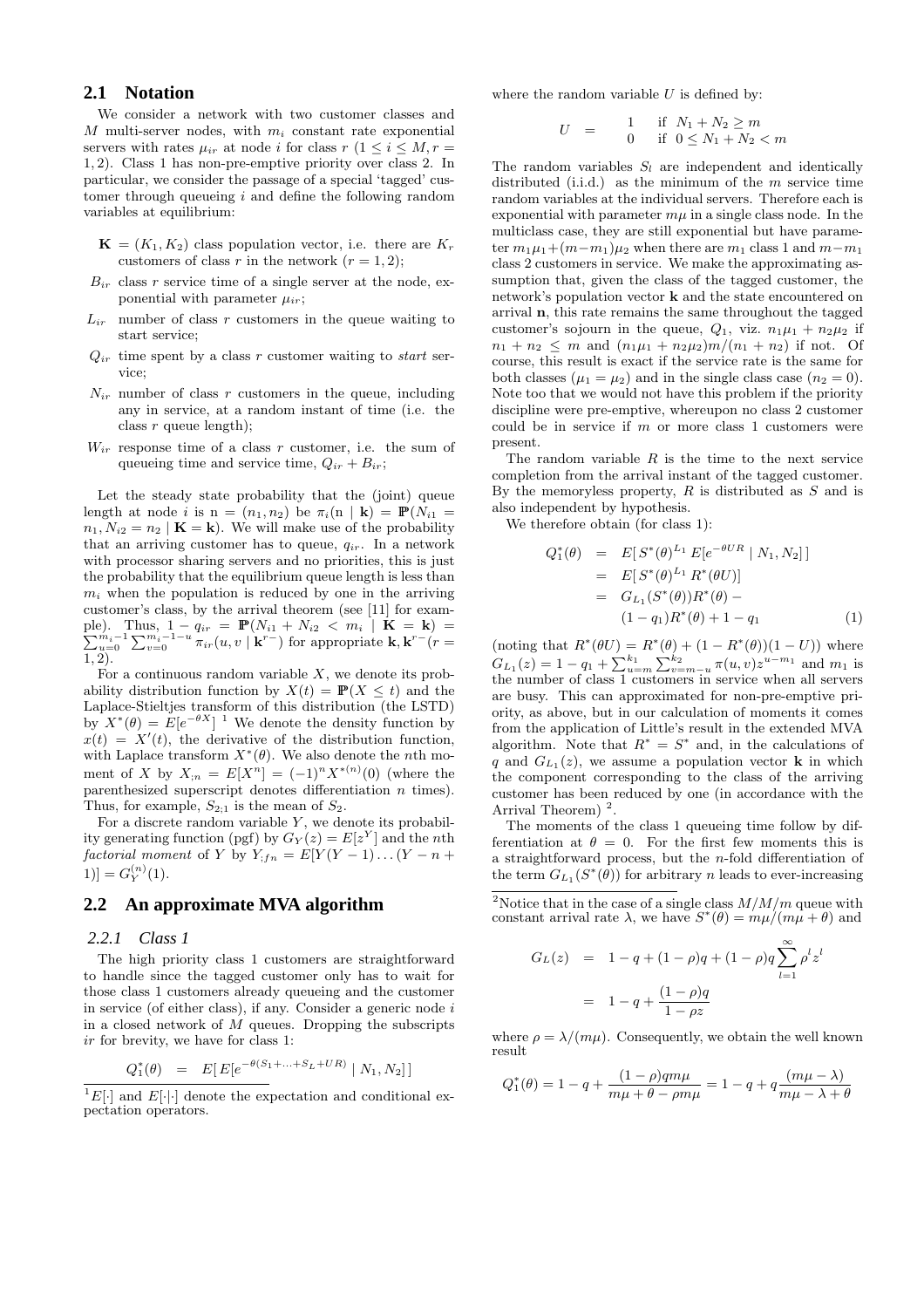complexity. It can be obtained simply using a programming language that supports higher-order functions – here differentiation with respect to  $\theta$  – and otherwise using an auxiliary recursive definition [8]. Here we obtain the first two moments explicitly.

#### *Mean queueing time for class 1.*

Differentiating the class 1 queueing time LSTD given by equation 1, we find

$$
Q_1^{*'}(\theta) = G'_{L_1}(S^*(\theta))S^{*'}(\theta)S^*(\theta) +
$$
  
\n
$$
G_{L_1}(S^*(\theta))S^{*'}(\theta) - (1 - q_1)S^{*'}(\theta)
$$
 (2)

At  $\theta = 0$ , we obtain

$$
Q_{1;1} = L_{1;1}S_{1;1} + S_{1;1} - (1 - q_1)S_{1;1} = (L_{1;1} + q_1)S_{1;1}
$$

as could have been obtained by a simple direct argument.

#### *Second moment of queueing time for class 1.* Differentiating equation 2 at  $\theta = 0$  we find similarly

 $Q_{1;2} = L_{1;f2}S_{1;1}^2 + L_{1;1}S_{1;2} + 2L_{1;1}S_{1;1}^2 + S_{1;2} - (1 - q_1)S_{1;2}$ 

which simplifies to

$$
Q_{1;2} = (L_{1;2} + L_{1;1})S_{1;1}^2 + (L_{1;1} + q_1)S_{1;2}
$$

#### *2.2.2 Class 2*

A class 2 customer has to wait, not only for the service completion of any customer in service at its arrival instant and all class 1 and 2 customers already waiting, but also for all class 1 customers that arrive during its queueing time. As with class 1 customers, we assume that the total service rate remains constant throughout a class 2 customer's sojourn time in the queue, so that service times are the same random variables S, R that depend only on the state of the queue on arrival,  $(n_1, n_2)$ .

Let  $C$  be the number of class 1 arrivals during the tagged customer's queueing time  $Q_2$ . Since these arrivals are assumed to be Poisson with rate  $\lambda_1$  (and so pgf  $e^{-\lambda_1 t(1-z)}$  for a time period  $t$ ),  $C$  has pgf defined by

$$
G_C(z) = E[z^C] = E[E[z^C | Q_2]]
$$
  
= 
$$
E[e^{-\lambda_1 Q_2(1-z)}] = Q_2^*(\lambda_1(1-z))
$$

Writing  $H = \max(N_1 + N_2 - m, 0)$ , we therefore have:

$$
Q_2^*(\theta) = E[E[e^{-\theta(S_1 + \dots + S_H + S_1' + \dots + S_C' + UR)} | N_1, N_2, Q_2]]
$$
  
= 
$$
E[S^*(\theta)^H R^*(\theta U) E[S^*(\theta)^C | Q_2]]
$$
  
= 
$$
E[S^*(\theta)^H R^*(\theta U) e^{-\lambda_1 Q_2(1 - S^*(\theta))}]
$$
(3)

#### *Mean queueing time for class 2.*

Setting out as for class 1, we first differentiate the class 2 queueing time LSTD given in equation 3 to find

$$
Q_2^{*'}(\theta) = E[HS^*(\theta)^{H-1} R^*(\theta U) e^{-\lambda_1 Q_2(1-S^*(\theta))} S^{*'}(\theta)] +
$$
  
\n
$$
E[S^*(\theta)^H R^{*'}(\theta U) U e^{-\lambda_1 Q_2(1-S^*(\theta))}] +
$$
  
\n
$$
E[S^*(\theta)^H R^*(\theta U) \lambda_1 Q_2 e^{-\lambda_1 Q_2(1-S^*(\theta))} S^{*'}(\theta)]
$$
  
\n
$$
= E[S^*(\theta)^{H-1} e^{-\lambda_1 Q_2(1-S^*(\theta))} HR^*(\theta U) S^{*'}(\theta) +
$$
  
\n
$$
US^*(\theta) R^{*'}(\theta U) + \lambda_1 Q_2 S^*(\theta) R^*(\theta) S^{*'}(\theta) ] (4)
$$

At  $\theta = 0$ , we therefore obtain

$$
Q_{2;1} = H_{2;1}S_{2;1} + q_2R_{2;1} + \lambda_1Q_{2;1}S_{2;1}
$$

since  $E[U] = q$ . This gives Cobham's familiar result for mean values (see for example [11]):

$$
Q_{2;1} = \frac{(H_{2;1} + q_2)S_{2;1}}{1 - \lambda_1 S_{2;1}}
$$

The mean values  $S_{2,1}, q_2, H_{2,1}$  depend on the state existing just before the arrival instant, as discussed above, and can be computed as part of the standard variable rate MVA algorithm that we use.

#### *Second moment of queueing time for class 2.*

Although the analysis of mean values is straightforward, not actually needing generating functions at all, the situation is much more complex for higher moments because of the dependence amongst the random variables concerned –  $Q_i, L_i, U$ . In particular, this leads to covariance terms in the second moments.

We therefore define the two-variable generating function  $A(z, \theta)$  by

$$
A(z,\theta) = E[z^H e^{-\theta Q_2}] = E[E[z^H e^{-\theta Q_2} | N_1, N_2]]
$$
  
= 
$$
E[z^H S^*(\theta)^H R^*(\theta U) e^{-\lambda_1 Q_2(1 - S^*(\theta))}]
$$

by the same reasoning as in the previous section. Taking the expectation w.r.t.  $U$ ,

$$
A(z, \theta) = 1 - q_2 +
$$
  
\n
$$
R^*(\theta) \left\{ E \Big[ z S^*(\theta) \Big]^{H} e^{-\lambda_1 Q_2(1 - S^*(\theta))} \Big] - (1 - q_2) \right\}
$$
  
\n
$$
= (1 - q_2) 1 - S^*(\theta) +
$$
  
\n
$$
S^*(\theta) A z S^*(\theta), \lambda_1 (1 - S^*(\theta))
$$

Now let  $y = zS^*(\theta), \phi = \lambda_1(1 - S^*(\theta))$  so that  $y = 1$  and  $\phi = 0$  when  $z = 1$  and  $\theta = 0$ . Using primes to denote differentiation of a function of a single variable and the facts that  $\frac{\partial y}{\partial z} = S^*(\theta), \frac{\partial y}{\partial \theta} = zS^{*\prime}(\theta), \frac{\partial \phi}{\partial z} = 0, \frac{\partial \phi}{\partial \theta} = -\lambda_1 S^{*\prime}(\theta)$ , so that  $\partial \tilde{\partial}/\partial \theta = zS^* (\theta) \partial/\partial y - \lambda_1 S^{*f}(\theta) \partial/\partial \phi$ , we obtain:

$$
\frac{\partial A}{\partial \theta} = A(y, \phi) + q_2 - 1 \ S^{*'}(\theta) + S^{*}(\theta) S^{*'}(\theta) \ z \frac{\partial A}{\partial y} - \lambda_1 \frac{\partial A}{\partial \phi}
$$
(5)

Thus, at  $z = 1, \theta = 0$ , we obtain  $-Q_{2,1} = -q_2S_{2,1}$  $S_{2;1}(H_{2;1} + \lambda_1 Q_{2;1})$  so that

$$
Q_{2;1}(1 - \lambda_1 S_{2;1}) = H_{2;1} S_{2;1} + q_2 S_{2;1}
$$

as obtained already. Differentiating again at  $z = 1$  and  $\theta =$ 0, omitting the arguments of functions for brevity, where the meaning is clear, and noting that  $\frac{\partial z}{\partial y} = 1/S^*, \frac{\partial z}{\partial \phi} = z/(\lambda_1 S^*)$ so that  $z\frac{\partial z}{\partial y} = \lambda_1 \frac{\partial z}{\partial \phi}$ , we now find

$$
\frac{\partial^2 A}{\partial \theta^2} = q_2 S_{2;2} + 2S_{2;1}^2 [H_{2;1} + \lambda_1 Q_{2;1}] + S_{2;2} [H_{2;1} + \lambda_1 Q_{2;1}] -
$$
  
\n
$$
S_{2;1}^2 \ z \ z \frac{\partial^2 A}{\partial y^2} - \lambda_1 \frac{\partial^2 A}{\partial y \partial \phi} - \lambda_1 \ z \frac{\partial^2 A}{\partial \phi \partial y} - \lambda_1 \frac{\partial^2 A}{\partial \phi^2} -
$$
  
\n
$$
= q_2 S_{2;2} + (H_{2;1} + \lambda_1 Q_{2;1}) (S_{2;2} + 2S_{2;1}^2) +
$$

$$
S_{2;1} \quad H_{2;f2}S_{2;1} - 2\lambda_1 S_{2;1} \frac{\partial^2 A}{\partial y \partial \phi} + \lambda_1^2 S_{2;1} Q_{2;2} \tag{6}
$$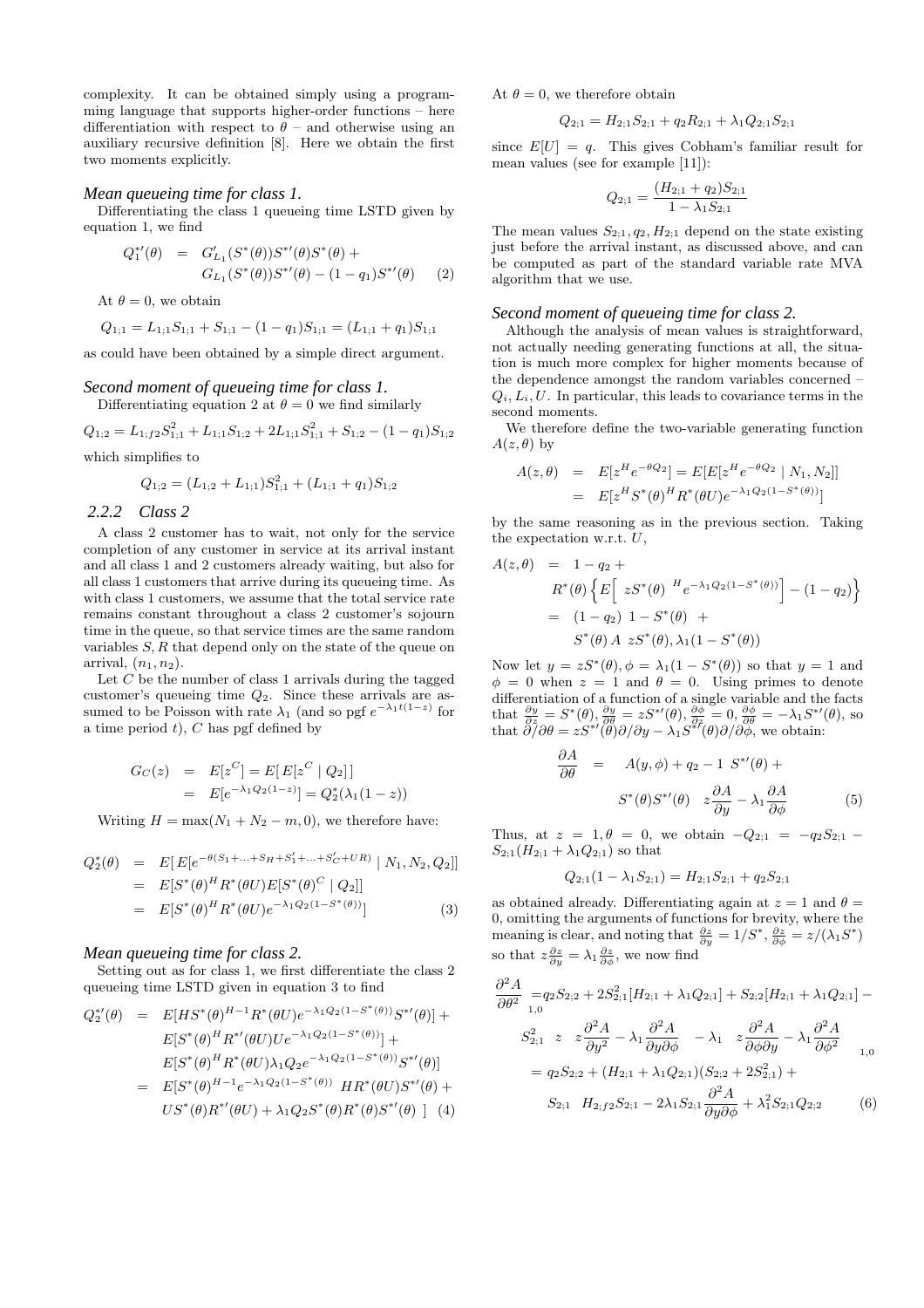We compute the covariance term  $\frac{\partial^2 A}{\partial y \partial \phi}$  at  $z = 1, \theta = 0$  as follows. First,

$$
\frac{\partial A}{\partial z} = S^* \frac{\partial A}{\partial y}
$$

since  $\frac{\partial \phi}{\partial z} = 0$ . Differentiating w.r.t.  $\theta$  now gives

$$
\frac{\partial^2 A}{\partial z \partial \theta} = S^{*} \frac{\partial A}{\partial y} + S^* \frac{\partial^2 A}{\partial y^2} z S^{*} + \frac{\partial^2 A}{\partial y \partial \phi} (-\lambda_1 S^{*}')
$$

At  $z = y = 1, \theta = \phi = 0$ , this yields

$$
\frac{\partial^2 A}{\partial z \partial \theta}_{1,0} = -\frac{(H_{2;1} + H_{2;f2})S_{2;1}}{1 - \lambda_1 S_{2;1}}
$$

Finally, substituting into equation 6 at  $z = 1, \theta = 0$ , we obtain

$$
Q_{2;2} = \frac{q_2 S_{2;2} + (H_{2;1} + \lambda_1 Q_{2;1})(S_{2;2} + 2S_{2;1}^2) + H_{2;f2} S_{2;1}^2}{1 - \lambda_1^2 S_{2;1}^2} + \frac{2\lambda_1 S_{2;1}^3 H_{2;2}}{(1 - \lambda_1 S_{2;1})(1 - \lambda_1^2 S_{2;1}^2)}
$$
(7)

 $Q_{2,1}$  was computed in the previous subsection and, again, the expected value  $H_{2,2}$  is computed in the MVA-based algorithm, considering the superposition of the two classes. The second moment  $S_{2;2}$  is approximated as the average of the square of the service time of a single server, estimated at equilibrium when all servers are busy. This double approximation is a potentially major source of error in our model; however, it is exact when the two classes have identical service time random variables.

#### *2.2.3 The MVA-based hierarchical model*

Apart from the aforementioned moments of the time to the next service completion after the arrival instant of the tagged customer, the only state-dependent parameters that are needed for constant-rate, multi-server queues are the queueing probabilities  $q_1, q_2$ . In the case of a single server at equilibrium, this is just the utilisation, which is known to be the product of the arrival rate and the mean service time, by the usual steady-state argument or Little's result. However, multiple servers or state-dependent service times require that every (significant) queue length probability be computed in order to find  $q_1, q_2$  and the first two moments of  $S_1, S_2$  – at each queue and for each network population vector in a closed network. This is the main expense of the algorithm. It also goes some way to explaining why the problem has for long been solved for  $M/G/1$  queues but remains open for  $M/G/m$  for  $m > 1$ .<sup>3</sup>

#### *Network decomposition and aggregate servers.*

In our hierarchical modelling methodology, we successively decompose a queueing network of multi-servers, where each individual server has constant rate, into a collection of subnetworks. This is a common approach to modelling large systems, pioneered to a considerable extent by Woodside and others in their analysis of layered queueing networks; see for example [7]. The sub-networks we identify as most appropriate are each solved, using the AGFA approach described in the previous subsections, for the first two moments of

their response time, given each (multi-server) node's service time moments, the network's routing probabilities and the constant populations of its customer-classes. No class transitions are allowed within a subnetwork (which constrains the choice of sub-networks, of course). Each node in a subnetwork is analysed using the results of the previous section and Little's result (for both the first and second moments of queue length and waiting time) at class populations increasing from 0 to the maximum required. This is done in a straightforward modification of the standard MVA algorithm with state-dependent parameters to yield the required first two moments [11]. At the next level up, these moments are assigned to those of the individual service times at the corresponding multi-server nodes. The number of parallel servers at each node is set to the maximum population specified for each class in the sub-network at the lower level – recall that no class transitions occur. Hence the class population maxima are preserved all the way up the hierarchy. The higher-level network is then fully parameterised by its routing probabilities, easily obtainable from the initial, flat network's specification.

At the top level, we analyse an open network of aggregated nodes, at any of which there may be interaction between the classes. In particular, the service rate of each class may depend on the joint population of both classes currently at the node. Such a node is solved by a direct Markov model with state space truncation. This is not excessively expensive for a single node with just two classes, and in fact no more than about 2000 states are needed in practice. Nevertheless, the calculation requires the major share of the computation time of the whole algorithm.

The only remaining quantities needed for the hierarchical algorithm are the mean and second moments of the numbers of visits a task makes to each node. These are derived in the next section. This whole decomposition was implemented on a Macintosh G5 computer running Mathematica 5.1 under OS X version 10.4. Clearly a lower level implementation in a language such as C would be orders of magnitude more efficient numerically, and benefit especially the single node, direct Markov models discussed above.

#### *2.2.4 Moments of visit counts*

The MVA algorithms, open or closed, require the same moments of the nodes' visit counts as those required for response time. To this end, let the random variable  $V_{ir}$ denote the number (or rate) of visits a task of class  $r$  makes to node i and let  $X_{ir}$  be the visit count (or rate) of external arrivals,  $1 \leq i \leq M, 1 \leq r \leq R$ . Then we have

$$
E[z^{V_{ir}}] = E[z^{X_{ir} + \sum_{j,s} N_{js;ir}}]
$$

where  $N_{is;ir}$  is the number of class-s service completions at node  $j$  that go to node  $i$  as class-r. Thus

$$
E[z^{V_{ir}}] = E[E[z^{X_{ir} + \sum_{j,s} N_{js;ir}} | V_{js}]]
$$
  
= 
$$
E[z^{X_{ir}}] \prod_{j,s} E\left[1 - p_{js;ir}(1-z)^{V_{js}}\right]
$$

since the random variables  $N_{jr;is}$  are independent and binomially distributed with parameters  $(V_j, p_{j}, i_s)$ . Hence we have

$$
G_{V_{ir}} = G_{E_{ir}} \prod_{j=1}^{M} \prod_{s=1}^{R} G_{V_{js}} \left(1 - p_{js;ir}(1 - z)\right)
$$

<sup>3</sup>Notice too the subtle dependence that arises when considering non-exponential servers that precludes simply setting the moments of  $S_1, S_2$  to those of the residual service time [9].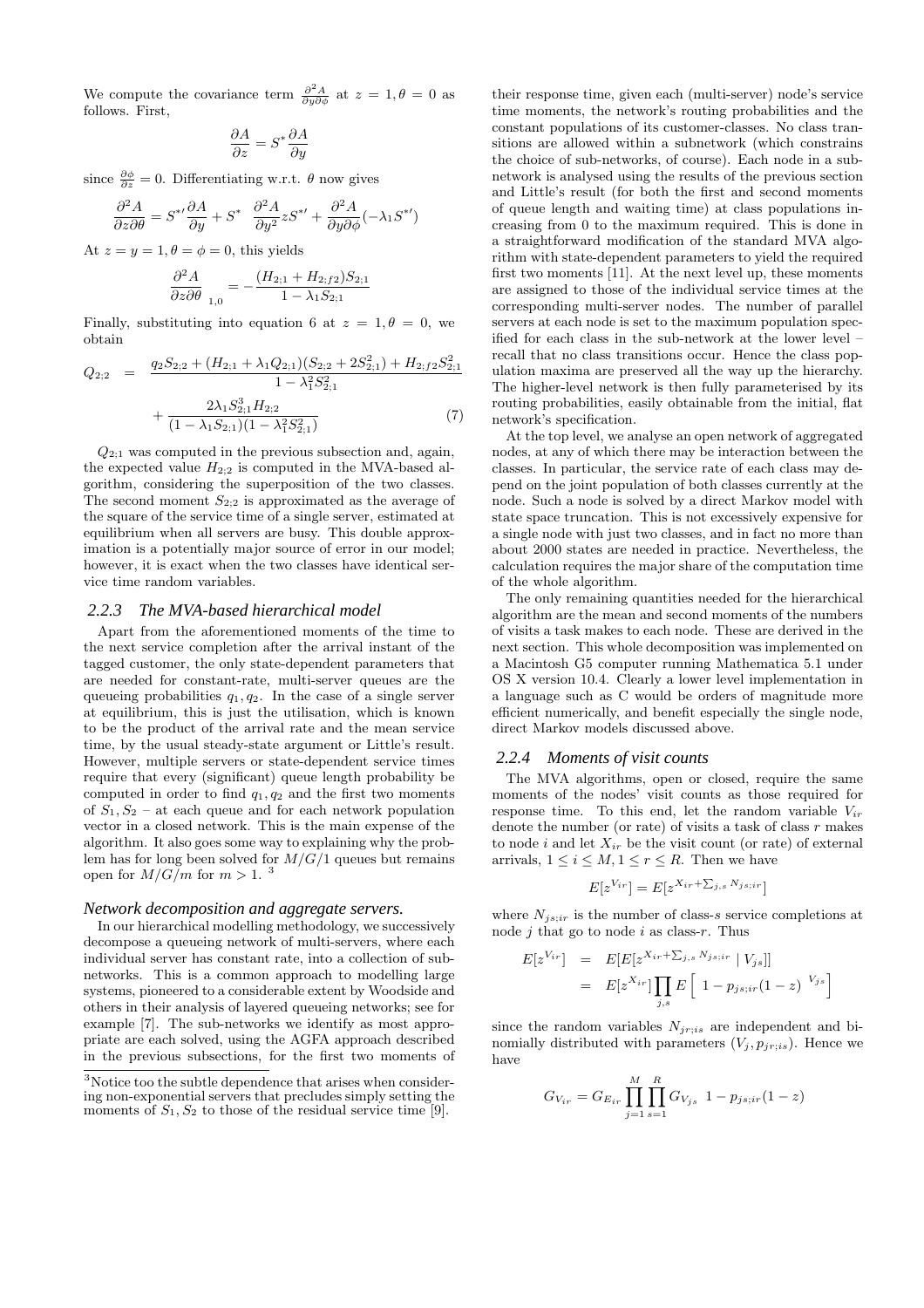Differentiating once, then twice at  $z = 1$  then yields:

$$
V_{ir;1} = E_{ir;1} + \sum_{j=1}^{M} \sum_{s=1}^{R} p_{js;ir} V_{js;1}
$$
 (8)

$$
V_{ir;f2} = V_{ir;1}^2 + E_{ir;f2} - E_{ir;1}^2 +
$$
  

$$
\sum_{j=1}^{M} \sum_{s=1}^{R} p_{js;ir}^2 V_{js;f2} - V_{js;1}^2
$$
 (9)

# **3. ACCIDENT AND EMERGENCY MODEL**

### **3.1 Description**

To illustrate the use of the combined AGFA-MVA technique, which we abbreviate to just AGFA, we apply it to a model of an Accident and Emergency (A&E) department [2]. The AGFA technique is especially suited to the analysis of healthcare systems as these often have limited resources, contain blocking phenomena and have class-based priorities.

The idea of using queueing theory and networks to model health service departments is, of course, by no means new. Several studies have been made of patient flow in hospitals in general [18, 4, 12] and Emergency departments in particular [5, 13, 14]. However, these studies have had limited success and subsequent impact for two main reasons. Firstly, there has been a lack of sophistication in the models with very simple high-level queueing models being used which typically do not tie system performance to the underlying resources (so we cannot, for example, assess the response time impact of employing an extra nurse or purchasing an extra x-ray machine). Secondly, many of these models do not take into account phenomena that occur in the corresponding real life systems such as blocking and class-based priority queueing.

Figs. 1 and 2 show the simplified hierarchical queueing network model of patient flow we have developed in conjuction with an A&E consultant. The model takes the form of a network of  $M/M/m$  queues with two forms of patient arrivals: walk-in patients who come into A&E via their own transport and patients that arrive by ambulance.

#### *3.1.1 Walk-in Patients*

These patients enter via the A&E waiting room where they are registered at reception. The receptionists route each patient into one of three queues: patients with a clear case of minor trauma or illness are placed in the minors queue; patients with a clear case of a serious trauma or illness are sent to the majors queue; all others are sent for nurse assessment.

#### *Minors Queue.*

Patients in the minors queue must first wait for a minors cubicle to become free; the patient then waits there for a minors practitioner (either a minors doctor or a nurse practitioner) to see them. The minors practitioner can decide to:

- perform investigative tests such as blood tests and xrays, or
- ask for a specialist opinion, or
- treat (if necessary) and discharge the patient (to home, their GP or to the pharmacy to pick up medication), or

• send the patient to be admitted to a (surgical) ward, or the MAU (Medical Assessment Unit) which assesses the need for medical admissions.

#### *Majors Queue.*

Patients in the majors queue wait for a bed in a majors bay to become free; once there, a nurse performs tests (vitals, bloods, x-ray etc.) so that essential information is ready for a doctor. Tests for both majors and minors are processed in the same laboratory facility. When (s)he has assessed the patient, the doctor may require a specialist opinion, require more tests, or send the patient out of A&E (possibly after treatment) via the routes mentioned above in the minors queue. Occasionally a patient may suffer a sudden and rapid deterioration; in such a case the patient is transferred to a resuscitation bay and is attended to by a resuscitation team.

#### *Nurse Assessment.*

Patients in the nurse assessment queue wait for an assessment room to become available; they then wait there for a nurse who assesses the severity of their illness or injury. The nurse can send the patient either to the minors queue, the majors queue or discharge them out of A&E to a specialist clinic, ward, GP etc.

#### *Specialists.*

Specialists may be called in by a minors practitioner or majors doctor. Minors patients are only referred to "other" specialists which encompass ENT (ear, nose and throat), Gynaecology and Orthopaedics. Majors patients may be seen by medical, surgical and "other" specialists. After assessment, patients are discharged from A&E, either being sent to a clinic for a more thorough investigation, being admitted to a ward or being sent to the MAU.

#### *3.1.2 Ambulance Arrivals*

Ambulance arrivals are split into two types: Standard arrivals who are patients that do not require immediate medical treatment and Blue Call arrivals who are very seriously ill or injured patients that require urgent medical attention.

#### *Standard Arrivals.*

These patients are handed over to a nurse from the ambulance. The nurse assesses the patient, decides which queue to assign them to, and either sends them to reception to be registered or straight to a majors bay (as appropriate).

#### *Blue Call Arrivals.*

These patients are assigned a resuscitation bed and are attended to by a resuscitation team. Once stable, the patient leaves A&E, being sent either to an operating theatre, to the ITU (Intensive Treatment Unit), or to a ward. Patients who cannot be resuscitated are sent to the mortuary.

#### *3.1.3 Passive resources*

In many cases a patient needs to obtain a (passive) resource before they can progress along a treatment path, holding the resource until the patient no longer needs it. It is this resource possession that can lead to blocking phenomena occuring in the system. An example is the nurse assessment rooms (of which there are 5 in our A&E department). A patient must wait for one to become free before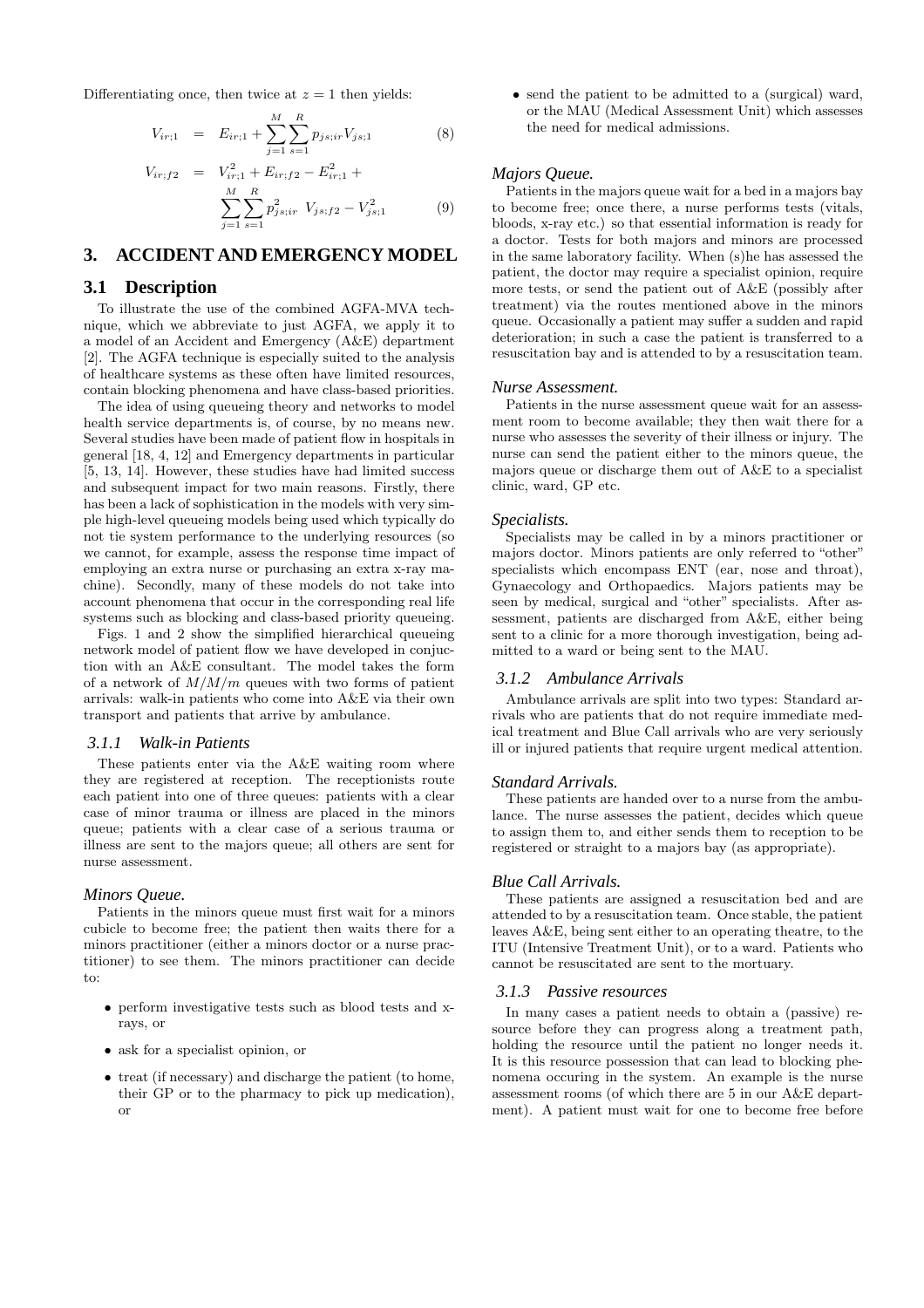# **Patient Classes**

**Aggregated Server AR (Assessment room)**

- 1. Minors
- 2. Majors
- 3. Resusc
- 4. Assessment



# **Aggregated Server AEU (Whole medical unit) Aggregated Server Resusc (Blue Call)**







# **Top-Level Model**



Figure 1: Top level of queueing network model of patient flow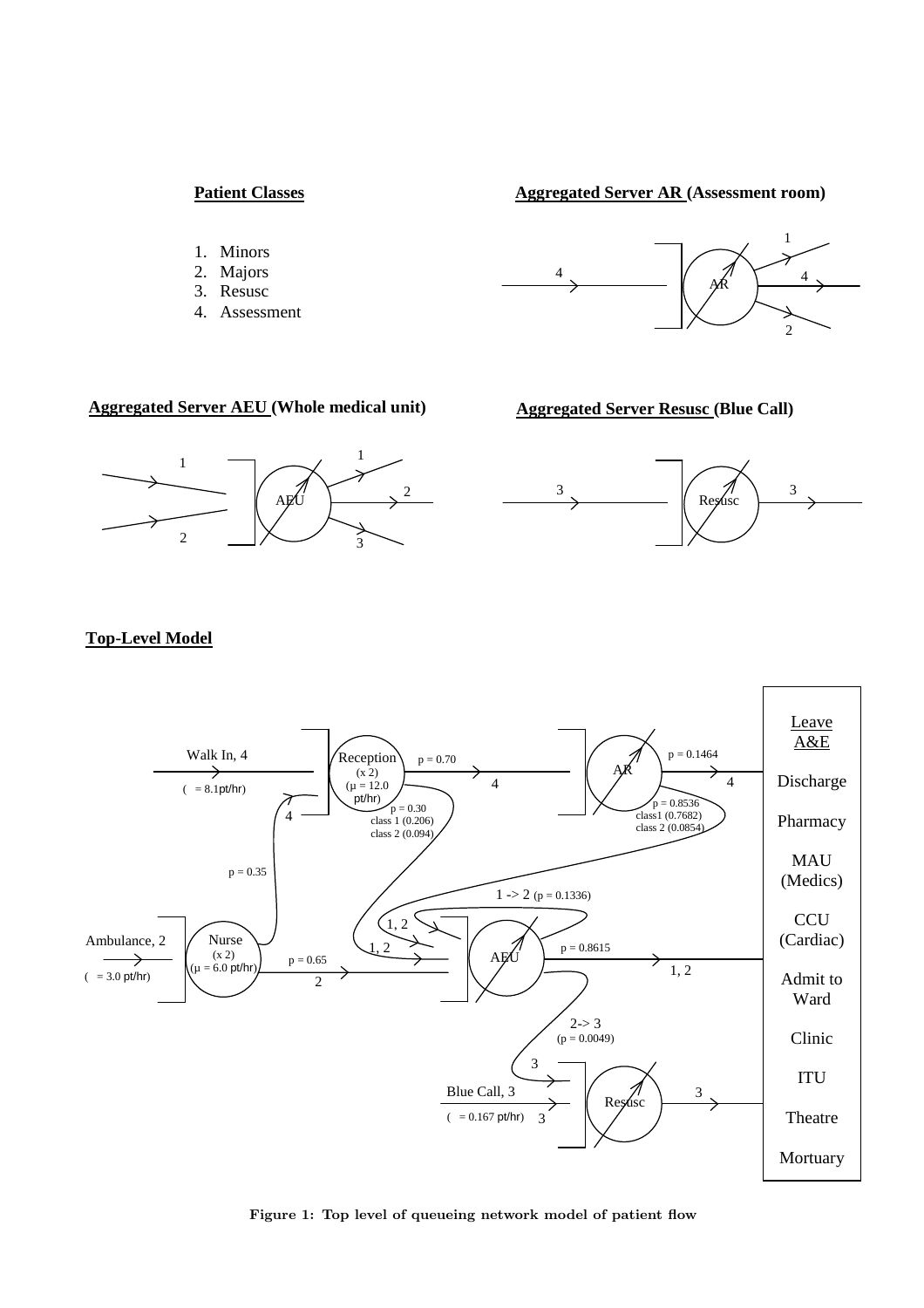# **AEU Submodel**



# **AR Submodel**



Figure 2: Lower levels of queueing network model of patient flow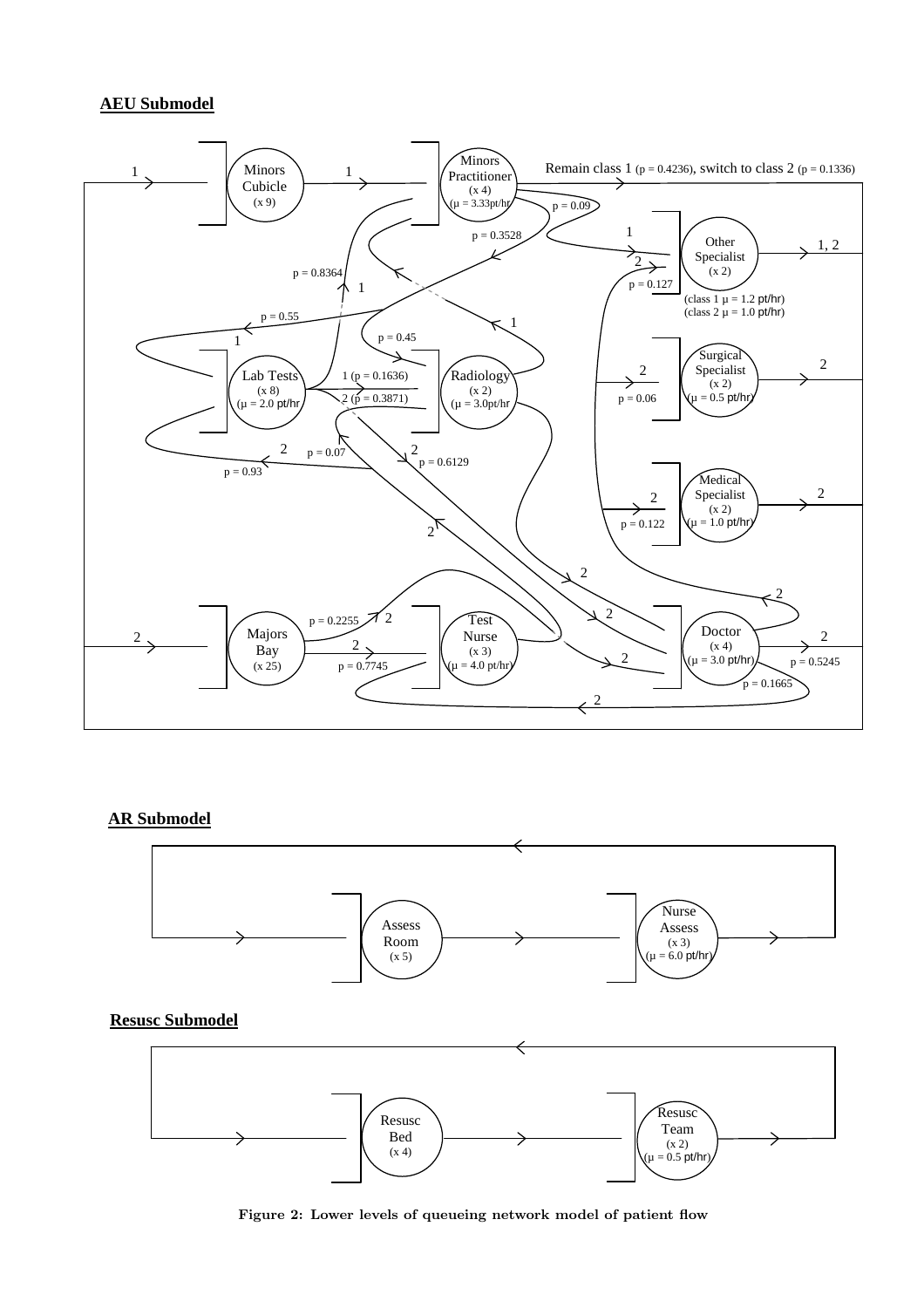entering the room for assessment by a nurse. Once the assessment has been completed, the patient leaves the room, freeing it up for the next patient. Other passive resources include minors cubicles (of which there are 9), majors bays (of which there are 25) and resuscitation beds (of which there are 4). There is an added deterministic delay of 1 minute in acquiring a passive resource to account for the time it takes for a patient to move to the resource when it becomes available.

In the AGFA-MVA model, we aggregate each passive resource and all its associated active resources, i.e. those providing a service that actually progresses a patient through treatment, into a single node in the higher level model. Where these active resources include one shared with another class that is also associated with another passive resource, the union of the two sets of resources, associated with each passive resource, is aggregated – essentially giving a transitive closure. In our model, this leads to the AEU aggregate node, which includes majors bays, minors cubicles and all their associated resources described above. This is solved using a closed, two-class queueing network model, incorporating AGFA.

# **4. NUMERICAL RESULTS**

### **4.1 Mean and variance of patient response time**

Tables 1, 2, 3, 4, 5, 6, 7 and 8 compare the mean and standard deviation of patient response time as calculated using our discrete-event simulation and the AGFA technique for various types of patient arrival (Walk-in, Ambulance and Blue call arrivals) – under 25%, 50%, 75%, 80%, 85%, 90%, 95% and 100% arrival rates for both ambulance and walk-in arrivals; the blue call arrival rate is held constant. Figures 3, 4 and 5 compare the simulation and AGFA results shown in these tables, illustrating clearly the loading levels at which patient response times start to increase rapidly as the department approaches saturation.

The simulation results presented are the average of ten runs. Each run includes a transient period, during which 2 000 000 patients move through the system (and during which passage time statistics are not collected), followed by a measurement period which lasts long enough to observe 10 000 passages of Blue Call arrivals through the system; in this period around 485 000 passages of Walk-in arrivals and 180 000 passages of Ambulance arrivals are also observed.

Three different patient priority schemes are analysed:

- No Priority in which First In First Out (FIFO) queues are implemented,
- Majors Priority in which majors patients are given priority at the shared resources (i.e. lab tests, radiology and "other" specialist), and
- Minors Priority in which minors patients are given priority at the shared resources.

>From our results, we see that the mean values obtained via the AGFA technique show very good agreement with our simulation results, especially under minors priority and for workloads up to 80% under the other priority systems. It seems that the mean values diverge as the system becomes more highly utilised, as is illustrated by the results under the

majors priority system in particular; here patients remain in the department for longer, resulting in greater saturation. It is well known that both approximate analytical methods and simulation tend to suffer from loss of accuracy in saturated systems.

As expected, the AGFA results for the standard deviations are generally not as good a match against the simulation, but they are still within 25% for workloads up to 80% for minors priority and within 90% under the other priorities. This is partly because, although aggregation can be shown to preserve many expected values of random variables associated with the queueing processes concerned, the same cannot be said for higher moments. Furthermore, the approximations pointed out in the AGFA analysis of Section 2 become more significant at higher moments.

In terms of run times, each simulation run required approximately 30–40 minutes wall clock time (depending on the priority scheme and the PC cluster workstation used), with results for each priority scheme and workload combination being averaged over 10 runs to obtain confidence intervals on the means. By contrast, AGFA required between 30 seconds and 5 minutes (in the saturated Majors priority case) wall clock time for each (single-run) priority scheme and workload combination.

Finally we consider some interesting insights into how differing workloads and priority systems affect the walk-in and ambulance arrival patient service times in our A&E model. We can see that under low loading (25%) the priority scheme makes no difference to the results for either of the arrival types. Under medium loading (50% to 75%) we can see that the ambulance arrivals perform better under majors priority (as expected). The walk-in arrivals are not much affected by the priority scheme used, with the no priority scheme giving the same results as for minors priority (i.e. a mean response time of 1.42 hrs) and the majors priority scheme giving only slightly higher results (i.e. mean response time of 1.46 hrs). When we get to the higher workloads (80%) we start to see the walk-in arrivals having the best mean response time under minors priority; however, majors priority still provides the lowest mean response times for ambulance arrivals. As the system reaches saturation (90% to 100%) we can see that the minors priority scheme gives the best mean response times for all the arrival types. This is particularly interesting in light of the stringent treatment-time targets introduced by the UK Government for A&E patients. These require 98% of all A&E patients to be seen, treated and discharged in under 4 hours, the practical effect of which is to encourage A&E departments to prioritise the treatment of minors patients.

# **5. CONCLUSION AND FUTURE WORK**

We have introduced an efficient and novel approximate generating function analysis (AGFA) technique and have compared its results against those from a discrete-event simulation. We have shown that the technique works well for mean response times under a number of different priority schemes although discrepancies were noted when the system modelled starts to become saturated under high workloads. The corresponding standard deviations – equivalent to second moments – show generally adequate agreement but (not atypically) are less accurate. This is because higher moments lack the linearity properties of first moments (means) and so greater care and precision is required in their analy-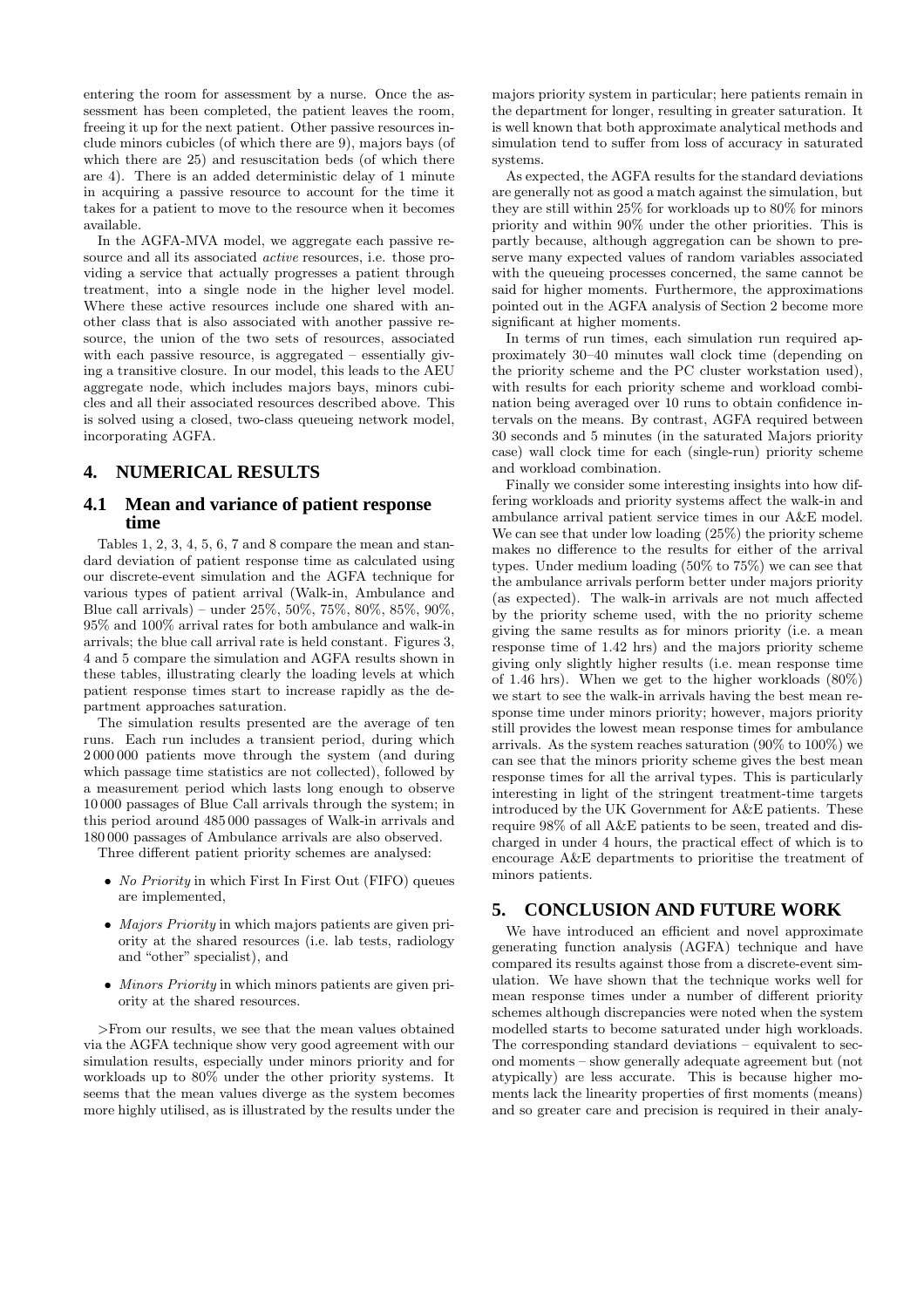

Figure 3: Simulated and AGFA mean (left) and standard deviation (right) of the service time for walk-in and ambulance arrivals for differing workloads under the no priority system



Figure 4: Simulated and AGFA mean (left) and standard deviation (right) of the service time for walk-in and ambulance arrivals for differing workloads under the majors priority system.



Figure 5: Simulated and AGFA mean (left) and standard deviation (right) of the service time for walk-in and ambulance arrivals for differing workloads under the minors priority system.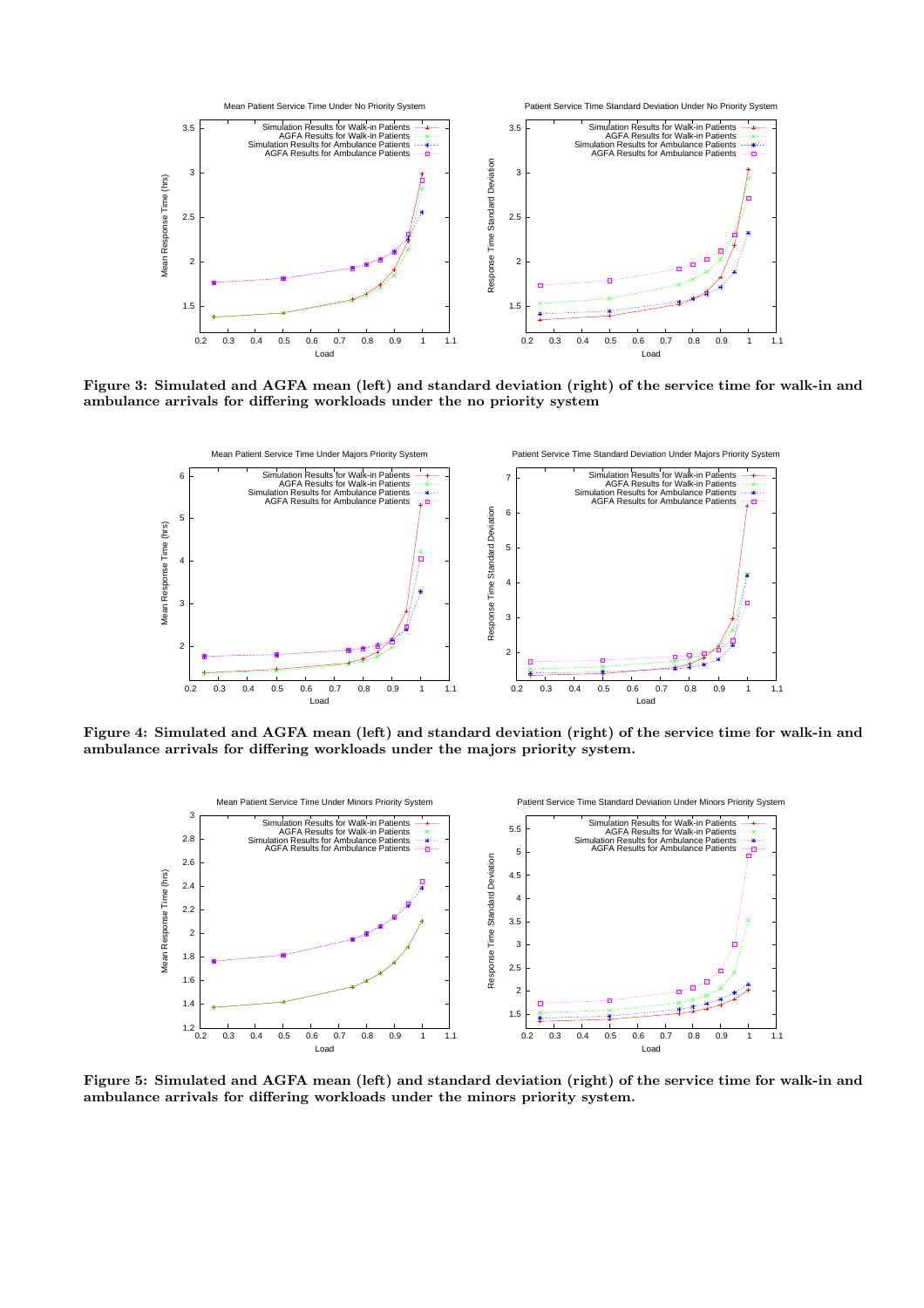|                 |      | Walk-In arrivals |      |       |      |      | Ambulance arrivals |          | Blue call arrivals |      |      |       |
|-----------------|------|------------------|------|-------|------|------|--------------------|----------|--------------------|------|------|-------|
|                 | Sim. |                  | AGFA |       | Sim. |      | AGFA               |          | Sim.               |      | AGFA |       |
|                 | Mean |                  | Mean | Mean  |      |      | Mean               |          | Mean               |      | Mean | S. D. |
| No Priority     | 1.37 | 1.34             | 1.37 | . .53 | 1.77 | .41  | 1.76               | 1.73     | 2.08               | 2.04 | 2.08 | 2.04  |
| Majors Priority | 1.38 | 1.34             | 1.37 | 1.53  | 1.77 | .41  | <b>1.76</b>        | $1.73 -$ | 2.08               | 2.04 | 2.08 | 2.04  |
| Minors Priority | 1.37 | 1.34             | 1.37 | 1.53  | 77   | . 41 | 77                 | .74      | 2.08               | 2.03 | 2.08 | 2.04  |

Table 1: Mean and standard deviation (S. D.) of response times for different classes of arriving patient under two different priority schemes, with 25% ambulance and walk-in arrival rates, calculated by simulation and our AGFA technique.

|                 |      | Walk-In arrivals |      |      |      |       | Ambulance arrivals |        | Blue call arrivals |      |      |      |  |
|-----------------|------|------------------|------|------|------|-------|--------------------|--------|--------------------|------|------|------|--|
|                 | Sim. |                  | AGFA |      | Sim. |       | AGFA               |        | Sim.               |      | AGFA |      |  |
|                 | Mean |                  | Mean | Mean |      | S. D. | Mean               | S.     | Mean               |      | Mean |      |  |
| No Priority     | .42  | 1.39             | 1.42 | 1.58 | 1.81 | 1.44  | 1.81               | 1.79   | 2.08               | 2.04 | 2.08 | 2.04 |  |
| Majors Priority | .46  | 1.39             | 1.42 | .58  | 1.80 | 1.44  | 1.81               | . . 78 | 2.08               | 2.04 | 2.08 | 2.04 |  |
| Minors Priority | .42  | .39              | 1.42 | 1.58 | 1.82 | 1.46  | 1.82               | .79    | 2.08               | 2.04 | 2.08 | 2.04 |  |

Table 2: Mean and standard deviation (S. D.) of response times for different classes of arriving patient under two different priority schemes, with 50% ambulance and walk-in arrival rates, calculated by simulation and our AGFA technique.

sis. Although the AGFA method provides this well in open queues, its approximation becomes worse when it is applied in closed systems with constrained class populations at individual nodes.

As future work we intend to further refine the AGFA method in order to get better agreement at greater loads and higher moments and also to adapt the technique to incorporate more complex queueing disciplines such as time-based queueing priorities (i.e. queues with ageing). There is also great potential in using the AGFA technique in optimising more complex queueing network models where the mean and standard deviations of customer response time is optimised by finding the optimal resource allocations; a prime example would be to find the optimal staff and resource mix in order to minimise the mean and standard deviation of patient treatment times in the case study A&E model.

# **6. ACKNOWLEDGEMENTS**

We are grateful for the help and advice of many members of staff at our case study hospital and associated institutions, including John Knottenbelt, Rick Juniper, Raj Singh, Sunil Johal, Sharon Ahearn and Ken Walton. We would also like to thank Tony Field for the use of his JINQS Java queueing network simulation library.

# **7. REFERENCES**

- [1] I.F. Akyildiz. Mean Value Analysis for blocking queueing networks. IEEE Transactions on Software Engineering, 14(4):418–428, April 1988.
- [2] S.W.M. Au-Yeung, P.G. Harrison, and W.J. Knottenbelt. A Queueing Network Model of Patient Flow in an Accident and Emergency Department. In Proc. 20th Annual European and Simulation Modelling Conference, pages 60–67, Toulouse, France, October 2006.
- [3] J.T. Bradley, N.J. Dingle, W.J. Knottenbelt, and P.G. Harrison. Performance queries on semi-Markov stochastic Petri nets with an extended Continuous

Stochastic Logic. In Proc. Petri Nets and Performance Models (PNPM'03), pages 62–71, 2003.

- [4] T.J. Chaussalet, H. Xie, and P. Millard. A closed queueing network approach to the analysis of patient flow in health care systems. Methods of Information in  $Medicine, 45(5):492 - 497, 2006.$
- [5] T.J. Coats and S. Michalis. Mathematical modelling of patient flow through an Accident and Emergency department. Emergency Medicine Journal, 18:190–192, 2001.
- [6] N.J. Dingle, P.G. Harrison, and W.J. Knottenbelt. Response time densities in Generalised Stochastic Petri Net models. In Proc. 3rd Int. Workshop on Software and Performance (WOSP 2002), pages 46–54, 2002.
- [7] G. Franks and C.M. Woodside. Multiclass multi-servers with deferred operations in layered queueing networks, with software system applications. In Proc. 12th IEEE/ACM Intl. Symposium on Modeling, Analysis and Simulation of Computer and Telecommunications Systems (MASCOTS 2004), Volendam, The Netherlands, October 2004.
- [8] N. Gulpinar, P.G. Harrison, B. Rustem, and L.-F. Pau. Optimization of a tandem M/GI/1 router network with batch arrivals. In Proc. Workshop on Performance Modelling, Evaluation and Optimization of Parallel and Distributed Systems (PMEO-PDS 2005), 2005.
- [9] P.G. Harrison. On teaching M/G/1 theory with extension to priority queues. IEE Proceedings - Computers and Digital Techniques., 147(1):23–26, January 2000.
- [10] P.G. Harrison and W.J. Knottenbelt. Passage time distributions in large Markov chains. In Proc. ACM SIGMETRICS 2002, pages 77–85, Marina Del Rey, California, June 2002.
- [11] P.G. Harrison and N.M. Patel. Performance Modelling of Communication Networks and Computer Architectures. International Computer Science Series.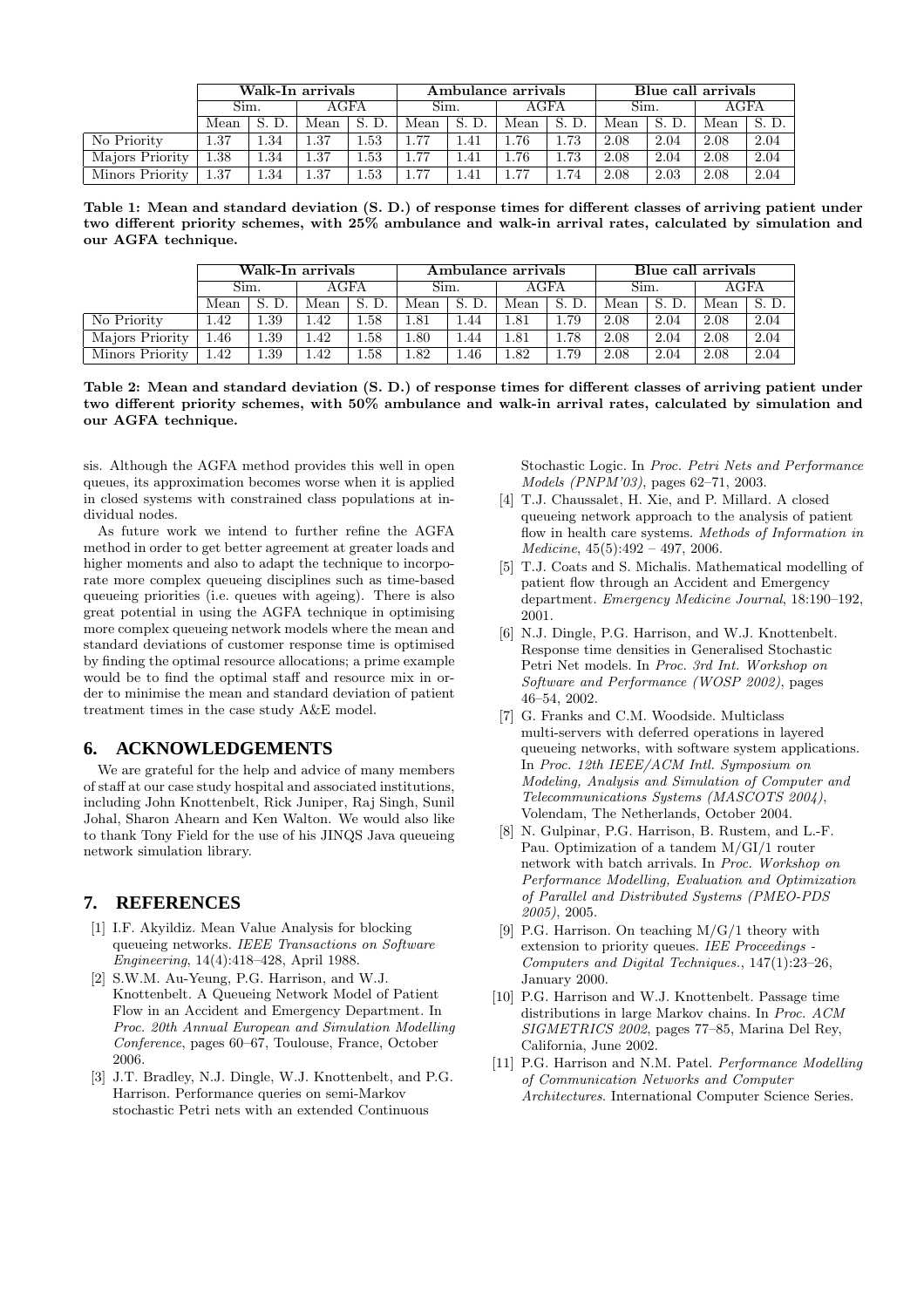|                 | Walk-In arrivals |      |          |          |      |      | Ambulance arrivals |      | Blue call arrivals |      |      |      |  |
|-----------------|------------------|------|----------|----------|------|------|--------------------|------|--------------------|------|------|------|--|
|                 | Sim.             |      | AGFA     |          | Sim. |      | AGFA               |      | Sim.               |      | AGFA |      |  |
|                 | Mean             |      | Mean     | D.<br>S. | Mean |      | Mean               | S.   | Mean               |      | Mean |      |  |
| No Priority     | 1.57             | .52  | .56      | 1.74     | 1.93 | . 55 | 1.93               | .92  | 2.09               | 2.04 | 2.09 | 2.04 |  |
| Majors Priority | $1.61\,$         | .57  | $1.58\,$ | 1.75     | 1.91 | 1.53 | 1.91               | 1.88 | 2.08               | 2.04 | 2.09 | 2.04 |  |
| Minors Priority | 1.55             | 1.51 | $1.55\,$ | 1.74     | 1.95 | 1.60 | 1.95               | 1.99 | 2.08               | 2.04 | 2.09 | 2.04 |  |

Table 3: Mean and standard deviation (S. D.) of response times for different classes of arriving patient under two different priority schemes, with 75% ambulance and walk-in arrival rates, calculated by simulation and our AGFA technique.

|                 |      |      | Walk-In arrivals |      |      |          | Ambulance arrivals |      | Blue call arrivals |      |      |      |  |
|-----------------|------|------|------------------|------|------|----------|--------------------|------|--------------------|------|------|------|--|
|                 | Sim. |      | AGFA             |      | Sim. |          | AGFA               |      | Sim.               |      | AGFA |      |  |
|                 | Mean |      | Mean             |      | Mean | S. D.    | Mean               |      | Mean               | S.   | Mean |      |  |
| No Priority     | .64  | 1.58 | . 62             | .80  | L.97 | $1.58\,$ | 1.96               | 1.97 | 2.09               | 2.04 | 2.09 | 2.04 |  |
| Majors Priority | 1.70 | 1.67 | 1.65             | .82  | 1.96 | 1.57     | 1.94               | 1.92 | 2.09               | 2.04 | 2.09 | 2.04 |  |
| Minors Priority | 1.60 | 1.56 | 0.60             | 1.81 | 2.00 | 1.66     | 2.00               | 2.07 | 2.09               | 2.04 | 2.09 | 2.04 |  |

Table 4: Mean and standard deviation (S. D.) of response times for different classes of arriving patient under two different priority schemes, with 80% ambulance and walk-in arrival rates, calculated by simulation and our AGFA technique.

Addison Wesley, 1993.

- [12] N. Koizumi, E. Kuno, and T.E. Smith. Modeling patient flows using a queuing network with blocking. Health Care Management Science, 8(1):49 – 60, February 2005.
- [13] L. Mayhew and E. Carney-Jones. Evaluating a new approach for improving care in an Accident and Emergency department: The NU-care project. Technical report, Cass Business School, City University, 2003.
- [14] L. Mayhew and D. Smith. Using queuing theory to analyse completion times in Accident and Emergency times in the light of the government 4-hour target. Technical report, Cass Business School, City University, 2006. Actuarial Research Paper No. 177.
- [15] NHS Information Centre. Ambulance services, England: 2005-06. Online report, October 2006. Available at
- http://www.ic.nhs.uk/pubs/ambulanceserv06.
- [16] K.R. Pattipati, M.M. Kostreva, and J.L. Teele. Approximate Mean Value Analysis algorithms for queueing networks: existence, uniqueness and convergence results. Journal of the ACM, 37(3):643–673, July 1990.
- [17] D.C. Petrui and C.M. Woodside. Approximate Mean Value Analysis based on Markov chain aggregation by composition. Linear Algebra and its Applications, 386:335–358, July 2004.
- [18] J. Preater. Queues in health. Keele mathematics research report, University of Keele, Mathematics Department, 2001.
- [19] M. Reiser. Mean Value Analysis: A personal account. In Performance Evaluation: Origins and Directions: Lecture Notes in Computer Science 1769/2000, pages 491–504, 2000.
- [20] M. Reiser and S. Lavenberg. Mean-Value Analysis of closed multiclass queuing networks. Journal of the ACM, 27(2):313–322, April 1980.
- [21] H. Wang and K.C. Sevcik. Experiments with improved

approximate Mean Value Analysis algorithms. Performance Evaluation, 39(1–4):189–206, 2000.

[22] E.M. Winands, I.J. Adan, and G.J. van Houtum. Mean Value Analysis for polling systems. Queueing Systems: Theory and Applications, 54(1):35–44, September 2006.